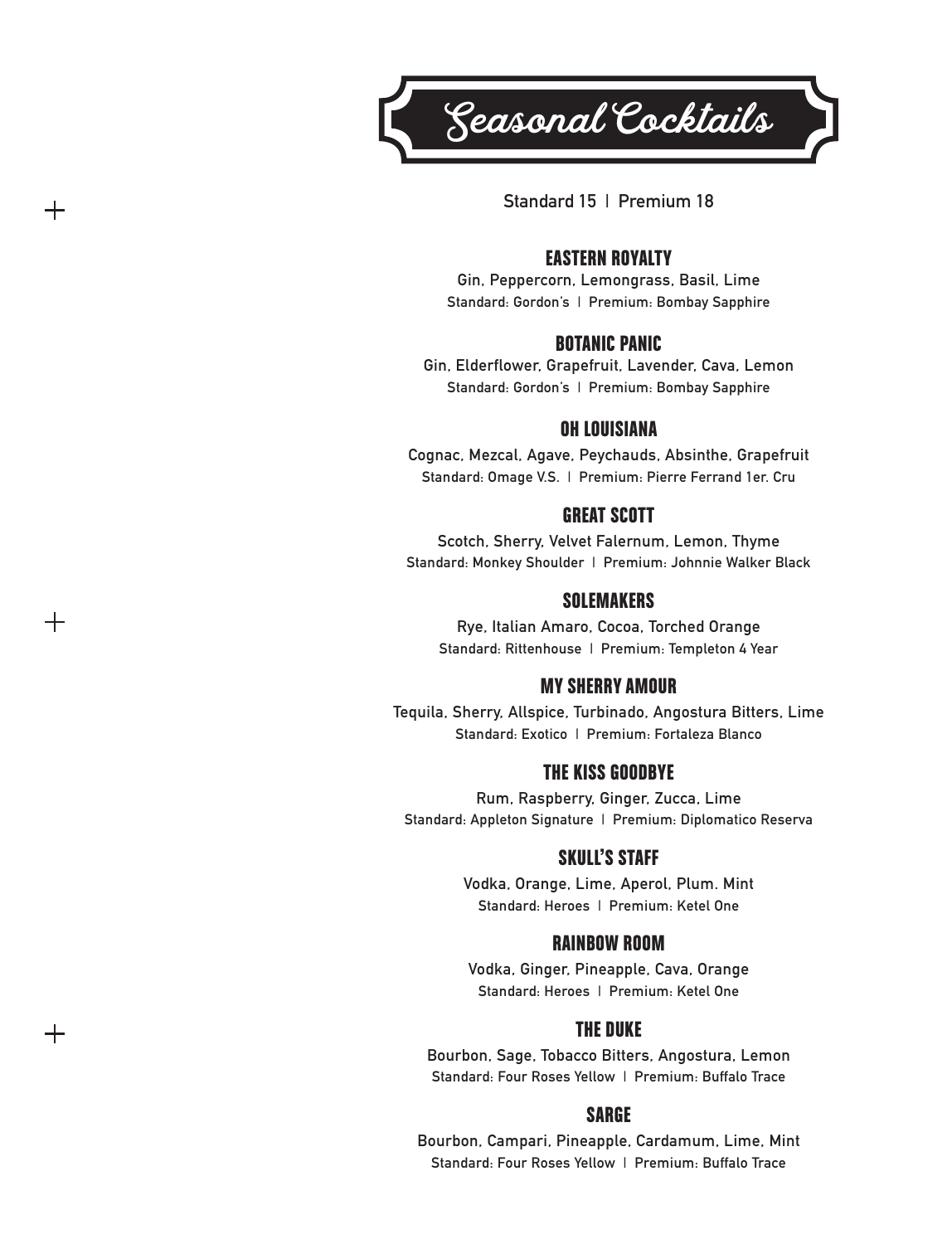

## TENNESSEE SIPPING WHISKEY

| <b>Blue Note Bourbon Uncut</b>             | 17<br>90 |
|--------------------------------------------|----------|
|                                            |          |
| Cascade Moon 13 yr. Rye                    |          |
| Chattanooga Bourbon                        | 16       |
| <b>Chattanooga Bourbon Cask Strength</b>   | 18       |
| Davidson's Reserve Four Grain              | 14       |
| George Dickel 8 yr.                        | 13       |
| George Dickel Small Batch Select           | 15       |
| Heaven's Door Double Barrel                | 14       |
| Jack Daniel's Gentleman Jack               | 13       |
| Jack Daniel's Single Barrel Rye            | 19       |
| Jack Daniel's Single Barrel "Skull's" Pick | 16       |
| Orphan Barrel Copper Tongue 16 yr.         | 36       |
| Uncle Nearest 1884 Small Batch             | 15       |

## RYE

| <b>Bulleit</b>                            | 12 |
|-------------------------------------------|----|
| <b>Elijah Craig</b>                       | 11 |
| <b>High West Double</b>                   | 12 |
| High West Midwinter Night's Act 9 Scene 3 | 38 |
| Mitcher's Rye                             | 14 |
| Sagamore Double Oak                       | 16 |
| Sagamore Cask Strength                    | 18 |
| Sazerac 6 yr.                             | 13 |
| Templeton 4 yr.                           | 13 |
| Templeton 6 yr.                           | 16 |
| WhistlePig PiggyBack 6 yr.                | 13 |
| WhistlePig 10 yr.                         | 19 |
| <b>WhistlePig FarmStock</b>               | 26 |
| WhistlePig 12 yr. Old World               | 41 |
| Wild Turkey Russell's 6 yr.               | 12 |
| Willett 4 yr.                             | 19 |
|                                           |    |

 $+$ 

 $+$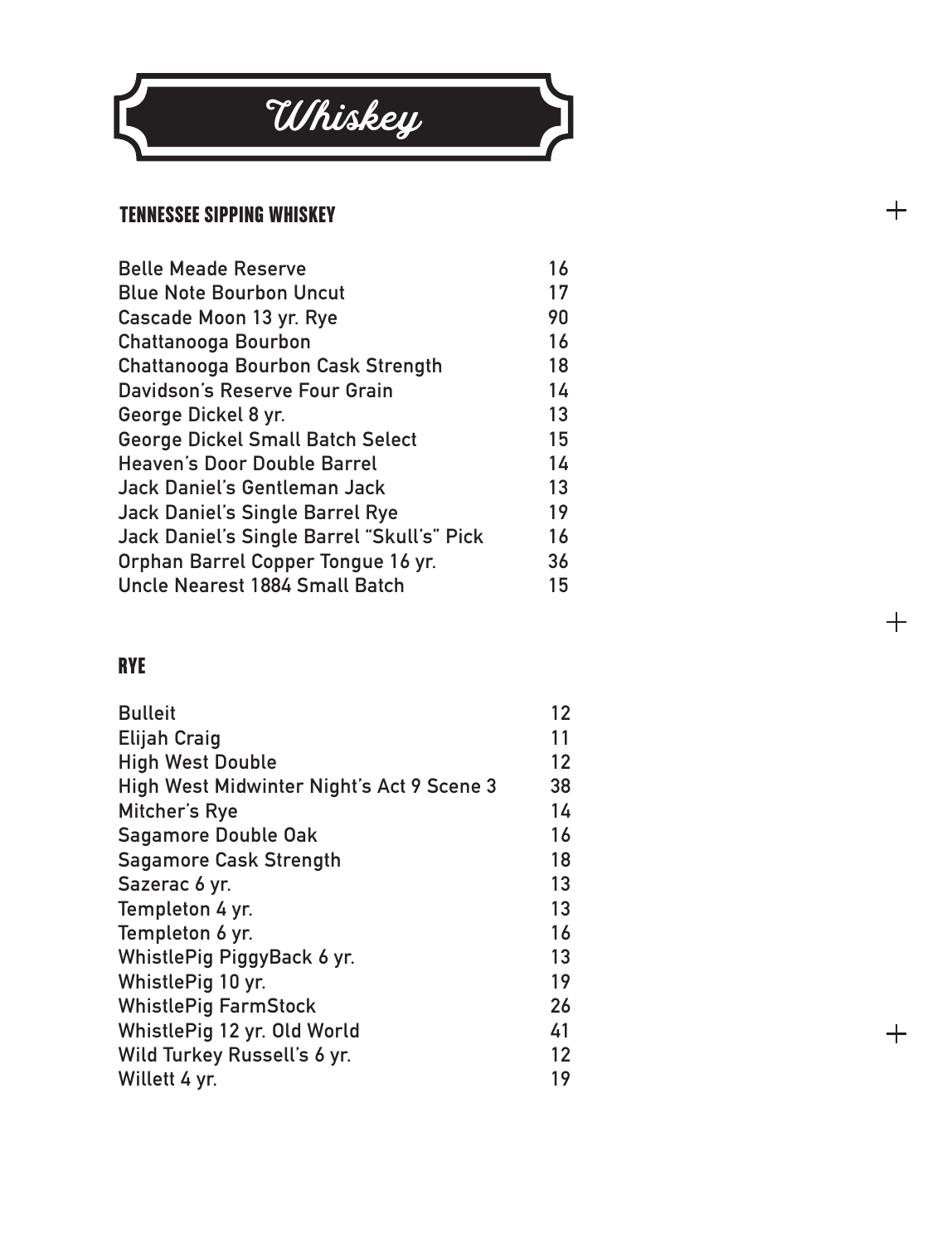## BOURBONS & AMERICAN WHISKEY

 $+$ 

 $+$ 

| 1792 Small Batch                         | 12 |
|------------------------------------------|----|
| <b>Angels Envy</b>                       | 22 |
| <b>Basil Hayden</b>                      | 14 |
| <b>Blackened</b>                         | 16 |
| <b>Blade and Bow</b>                     | 15 |
| <b>Blanton's Single Barrel</b>           | 19 |
| <b>Booker's Bardstown Batch</b>          | 28 |
| <b>Buffalo Trace</b>                     | 14 |
| <b>Bulleit</b>                           | 11 |
| Calumet Farm 8 yr.                       | 13 |
| Eagle Rare 10 yr.                        | 16 |
| E.H. Taylor Small Batch                  | 18 |
| E.H. Taylor Single Barrel                | 32 |
| <b>Elijah Craig Barrel Proof</b>         | 19 |
| <b>Four Roses Small Batch</b>            | 12 |
| <b>Four Roses Single Barrel</b>          | 15 |
| <b>Garrison Brothers</b>                 | 19 |
| Henry McKenna 10 yr.                     | 14 |
| <b>High West American Prairie</b>        | 12 |
| <b>High West High Country</b>            | 30 |
| Jefferson's Reserve Very Old Small Batch | 14 |
| Kentucky Owl Batch 11                    | 74 |
| <b>Knob Creek</b>                        | 14 |
| Michter's American Whiskey               | 13 |
| Michter's Bourbon                        | 15 |
| Michter's Sour Mash                      | 17 |
| Old Forester 1870                        | 16 |
| Old Forester 1897                        | 17 |
| Old Forester 1910                        | 17 |
| Old Forester 1920                        | 19 |
| <b>Old Forester Statesman</b>            | 21 |
| Old Elk                                  | 13 |
| <b>Rabbit Hole Dareringer</b>            | 25 |
| <b>Rabbit Hole Herigold</b>              | 18 |
| Stagg Jr.                                | 45 |
| Stranahan's Blue Peak Single Malt        | 14 |
| Wild Turkey Russell's 10 yr.             | 12 |
| <b>Woodford Reserve</b>                  | 13 |
| <b>Woodford Reserve Double Oaked</b>     | 17 |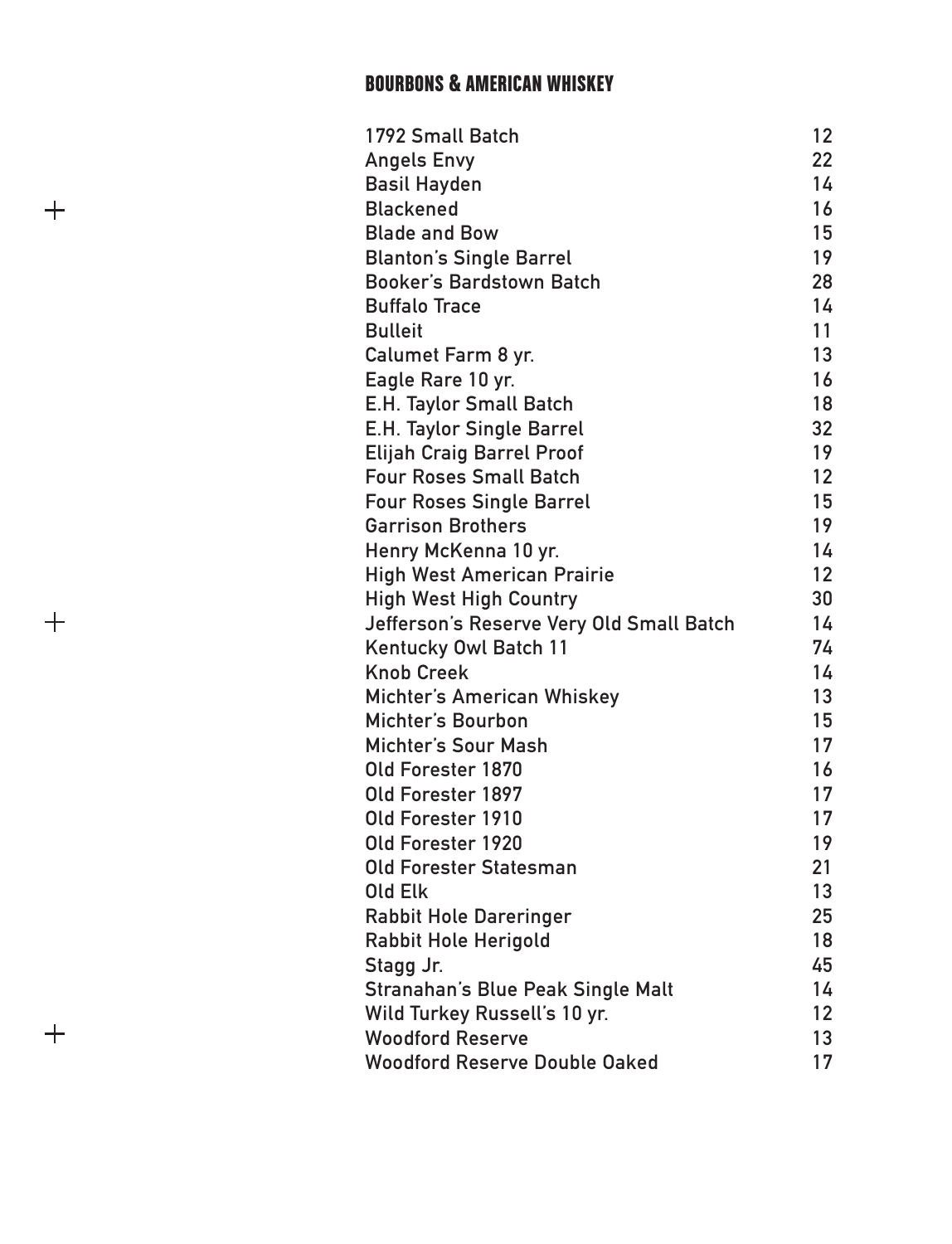## WORLD WHISKEY

| 18 |
|----|
| 13 |
| 14 |
| 15 |
| 57 |
| 26 |
| 19 |
| 61 |
| 11 |
| 18 |
|    |



| Casamigos Blanco              | 15 |
|-------------------------------|----|
| Casamigos Reposado            | 17 |
| Casamigos Anejo               | 19 |
| Don Julio Blanco              | 13 |
| Don Julio Reposado            | 16 |
| Don Julio Anejo               | 19 |
| Don Julio 1942 Extra Anejo    | 47 |
| Fortaleza Blanco              | 13 |
| Fortaleza Reposado            | 16 |
| Fortaleza Anejo               | 21 |
| <b>Patron Silver</b>          | 14 |
| 1800 Milenio Extra Anejo      | 51 |
| <b>Creyente Mezcal</b>        | 12 |
| El Gobernador Reservado Pisco | 12 |

 $+$ 

 $+$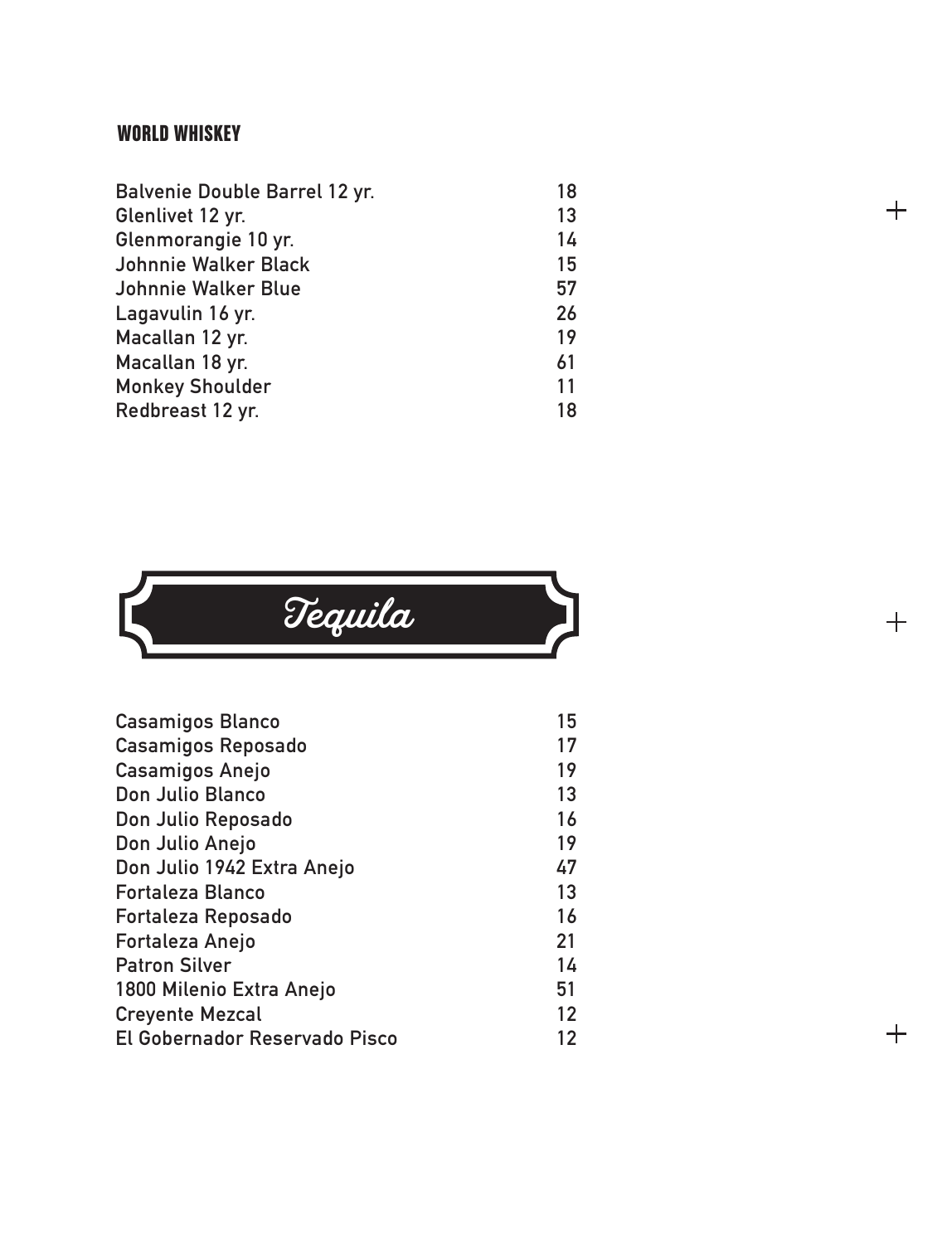# Rum

 $\qquad \qquad +$ 

 $\boldsymbol{+}$ 

| 14 |  |
|----|--|
| 11 |  |
| 11 |  |
| 19 |  |
| 13 |  |
|    |  |



| 12 |
|----|
| 11 |
| 15 |
| 12 |
| 13 |
| 14 |
|    |



| Belvedere             | 14 |
|-----------------------|----|
| Grey Goose            | 13 |
| Ketel One             | 14 |
| Tito's Handmade Vodka | 12 |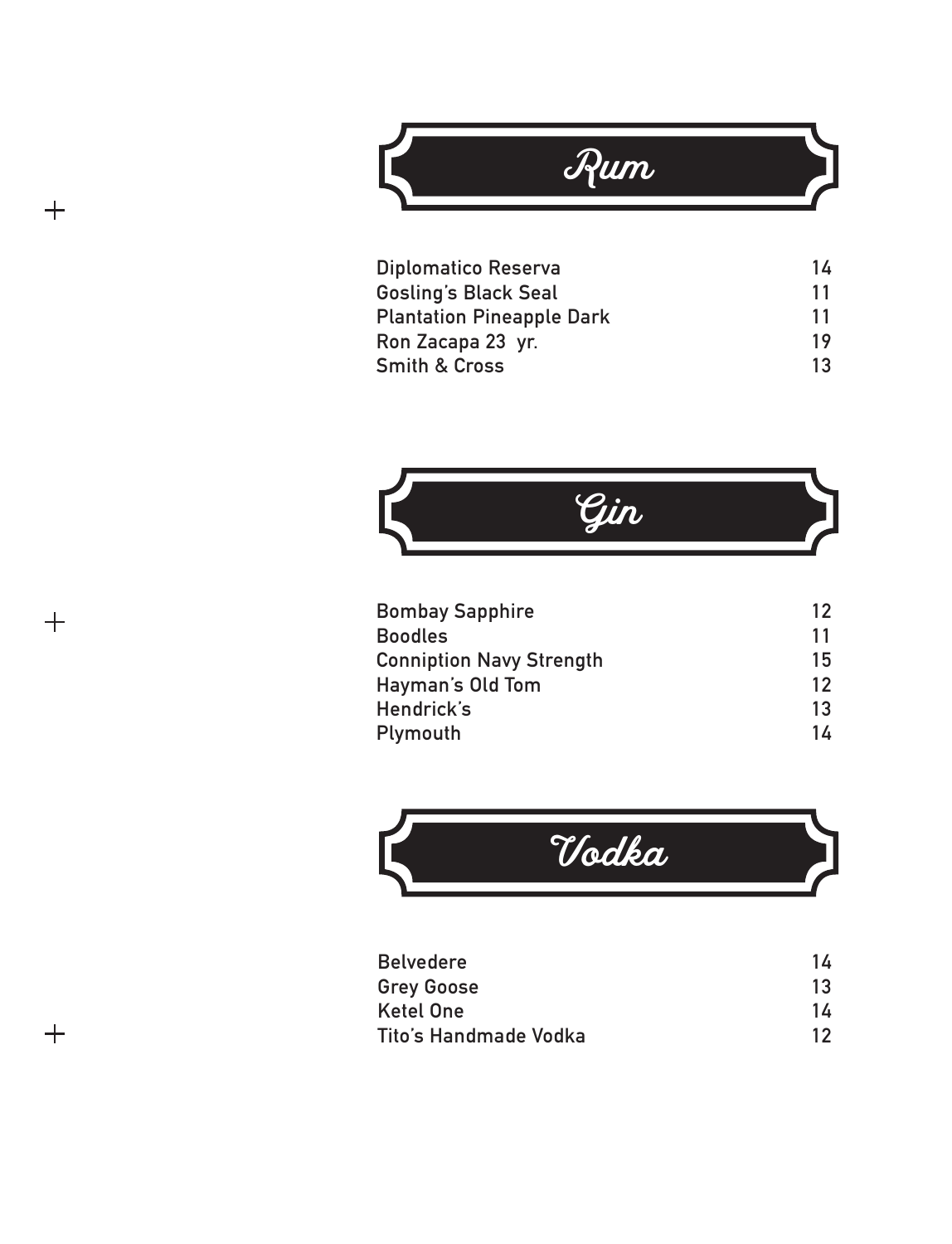# Wine BY THE BOTTLE

 $+$ 

 $+$ 

 $+$ 

## SPARKLING

| 175 |
|-----|
| 135 |
| 230 |
| 130 |
| 105 |
| 195 |
| 130 |
| 150 |
| 275 |
| 80  |
| 65  |
|     |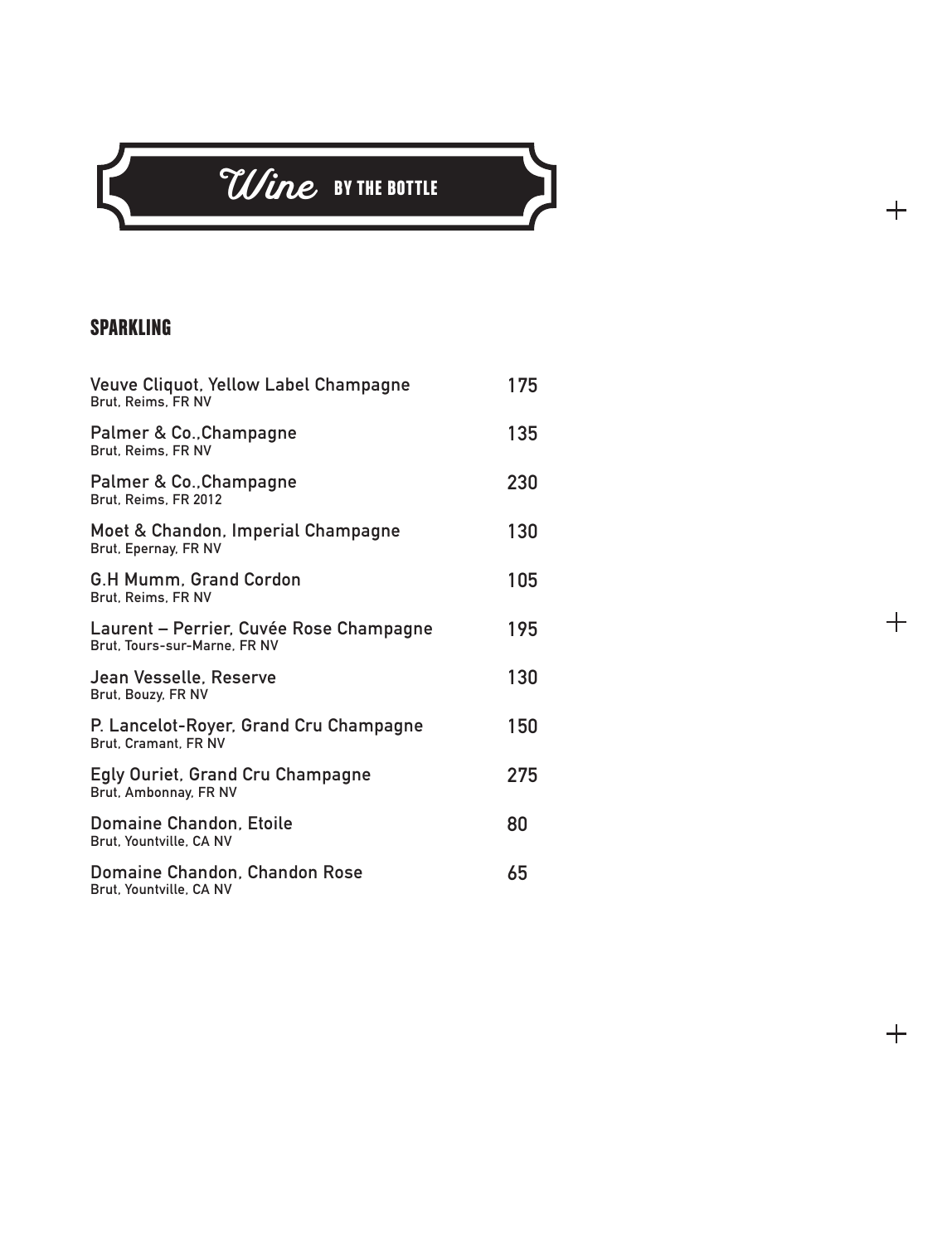## **WHITE**

 $+$ 

 $+$ 

| Groth<br>Chardonnay, Napa Valley, CA 2018                                 | 80  |
|---------------------------------------------------------------------------|-----|
| Rombauer<br>Chardonnay, Carneros, CA 2020                                 | 105 |
| <b>Far Niete, Estate</b><br>Chardonnay, Oakville, CA 2019                 | 145 |
| Pahlmeyer Vineyards, Jayson<br>Chardonnay, Napa Valley, CA 2017           | 135 |
| Domaines Leflaive. Macon Verze<br>Chardonnay, Puligny-Montrachet, FR 2019 | 155 |
| Whitehaven<br>Sauvignon Blanc, Marlborough, NZ 2020                       | 65  |
| Cloudy Bay<br>Sauvignon Blanc, Marlborough, NZ 2020                       | 90  |
| Duckhorn<br>Sauvignon Blanc, Napa Valley, CA 2020                         | 80  |
| <b>Chateau Ducasse</b><br>Sauvignon Blanc & Semillon, Graves, FR 2019     | 60  |
| Champalou, Vouvray<br>Chenin Blanc, Loire Valley, FR 2020                 | 65  |
| Dr. Loosen. Blue Slate Kabinet<br>Riesling, Mosel, DE 2020                | 95  |
| Santa Margherita<br>Pinot Grigio, Valdadige, IT 2020                      | 75  |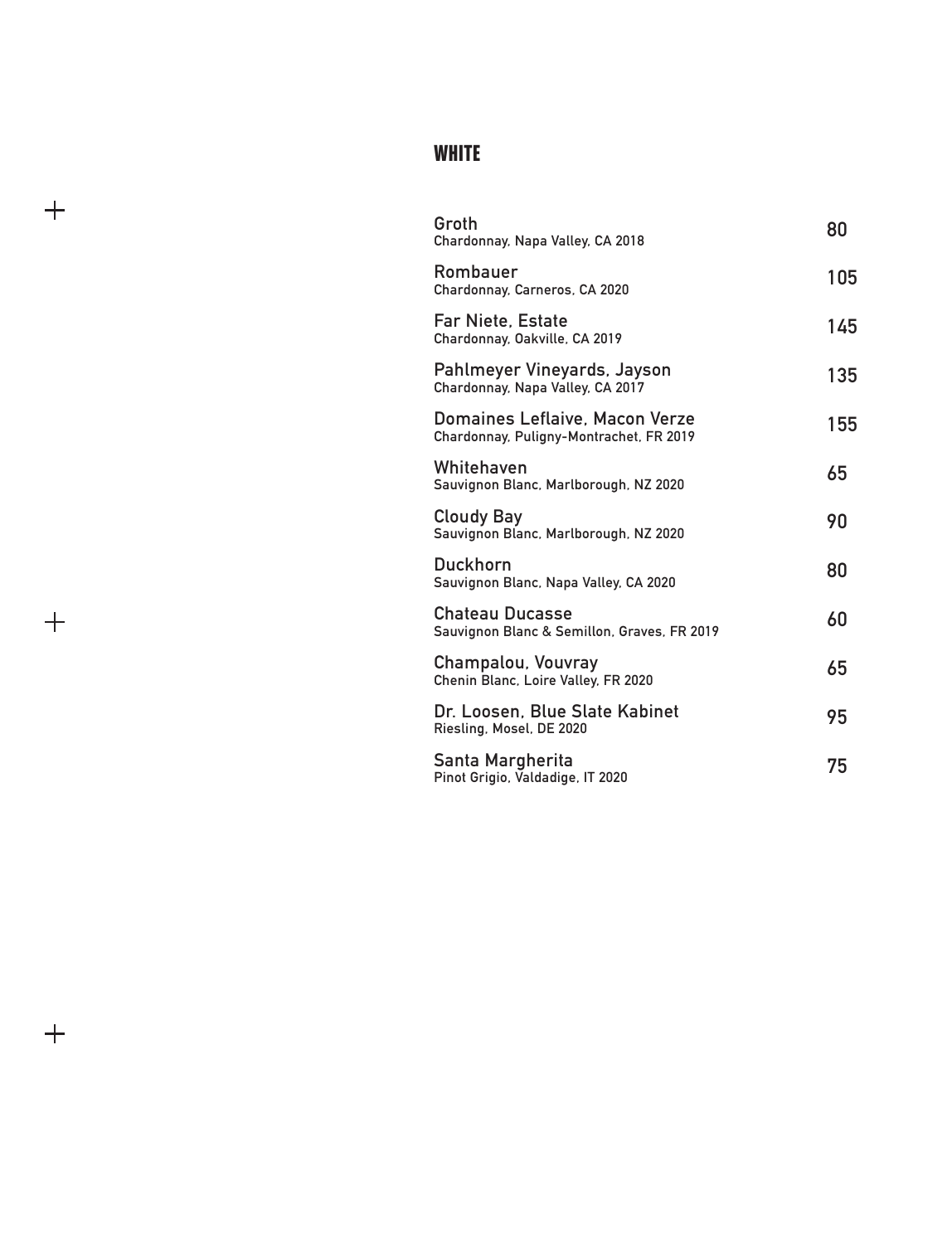## NEW WORLD RED

| Caymus, 47th Anniversary<br>Cabernet Sauvignon, Napa Valley, CA 2019      | 195 |
|---------------------------------------------------------------------------|-----|
| Justin<br>Cabernet Sauvignon, Paso Robles, CA 2018                        | 80  |
| Inglenook<br>Cabernet Sauvignon, Rutherford, CA 2017                      | 150 |
| <b>Mount Peak, Sentinel</b><br>Cabernet Sauvignon, Sonoma & Napa, CA 2016 | 145 |
| Silverado Vineyards, Estate<br>Cabernet Sauvignon, Napa Valley, CA 2017   | 135 |
| <b>Burgess Cellars</b><br>Cabernet Sauvignon, Howell Mtn., CA 2015        | 150 |
| Faust<br>Cabernet Sauvignon, Oakville, CA 2018                            | 130 |
| Quilt<br>Cabernet Sauvignon, Napa Valley, CA 2019                         | 105 |
| Orin Swift, Palermo<br>Cabernet Sauvignon, Napa Valley, CA 2019           | 145 |
| Orin Swift, Mercury Head<br>Cabernet Sauvignon, Napa Valley, CA 2019      | 340 |
| Sbragia, Godspeed<br>Cabernet Sauvignon, Mt. Veeder, CA 2015              | 215 |
| Stag's Leap, Artemis<br>Cabernet Sauvignon, Stag's Leap, CA 2018          | 185 |
| Anakota, Dakota<br>Cabernet Sauvignon, Knights Valley, CA 2017            | 270 |
| Nickel & Nickel, Bear Track<br>Cabernet Sauvignon, Howell Mtn., CA 2019   | 230 |
| Groth (Magnum)<br>Cabernet Sauvignon, Oakville, CA 2016                   | 340 |
| Darioush, Signature<br>Cabernet Franc, Mt. Veeder, CA 2018                | 185 |
| <b>Dueling Pistols</b><br>Red Blend, Paso Robles, CA 2018                 | 95  |
| Ramey, Claret<br>Red Blend, Napa Valley, CA 2017                          | 90  |
| Calluna Vineyards, Cuvee<br>Red Blend, Chalk Hill, CA 2017                | 105 |

 $+$ 

 $+$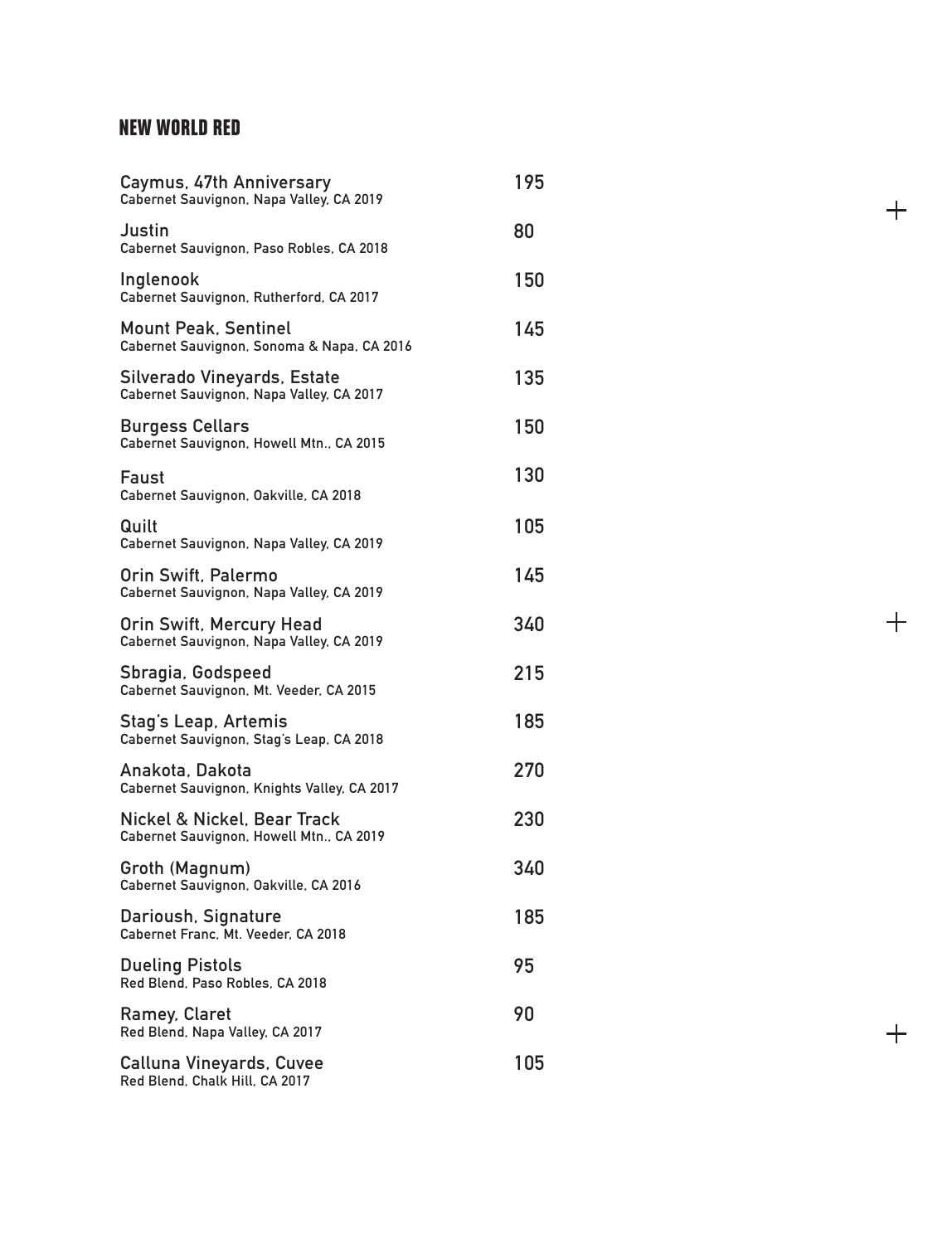| The Prisoner Wine Company, Prisoner<br>Red Blend, CA 2019                   | 125 |
|-----------------------------------------------------------------------------|-----|
| Orin Swift, 8 Years in the Desert<br>Red Blend, CA 2019                     | 110 |
| Orin Swift, Papillon<br>Red Blend, Napa Valley, CA 2018                     | 170 |
| Italics, Sixteen Appelations<br>Red Blend, Napa Valley, CA 2014             | 155 |
| Italics, Sixteen Appelations<br>Red Blend, Napa Valley, CA 2013             | 180 |
| Double Eagle<br>Red Blend, Napa Valley, CA 2018                             | 210 |
| Stonestreet, Legacy<br>Red Blend, Alexander Valley, CA 2014                 | 255 |
| Daou, Pessimist<br>Red Blend, Paso Robles, CA 2019                          | 75  |
| Silverado, Mt. George Vineyard<br>Merlot, Coombsville, CA 2017              | 90  |
| Truchard<br>Merlot, Carneros, CA 2016                                       | 70  |
| Falcone Family Vineyards<br>Syrah, Paso Robles, CA. 2018                    | 85  |
| Red Schooner, Voyage 9<br>Malbec, Mendoza, AR. NV                           | 85  |
| Ken Wright Cellars, Shea Vineyards<br>Pinot Noir, Yamhill- Carlton, OR 2019 | 145 |
| Adelsheim<br>Pinot Noir, Williamette, OR 2019                               | 95  |
| <b>Benton-Lane</b><br>Pinot Noir, Williamette Valley, OR 2017               | 65  |
| Belle Glos, Dairyman<br>Pinot Noir, Russian River Valley, CA 2020           | 105 |
| <b>En Route, Les Pommiers</b><br>Pinot Noir, Russian River Valley, CA 2018  | 90  |
| Penfold's, Bin 28 Kalimna<br>Shiraz, Barossa Valley, AUS 2019               | 95  |
| Molly Duker, Blue Eyed Boy<br>Shiraz, Langhorn Creek, AUS 2019              | 135 |
| Michael David, Lust<br>Zinfandel, Lodi, CA 2019                             | 110 |
| Duckhorn, Decoy<br>Zinfandel, CA 2019                                       | 70  |

╅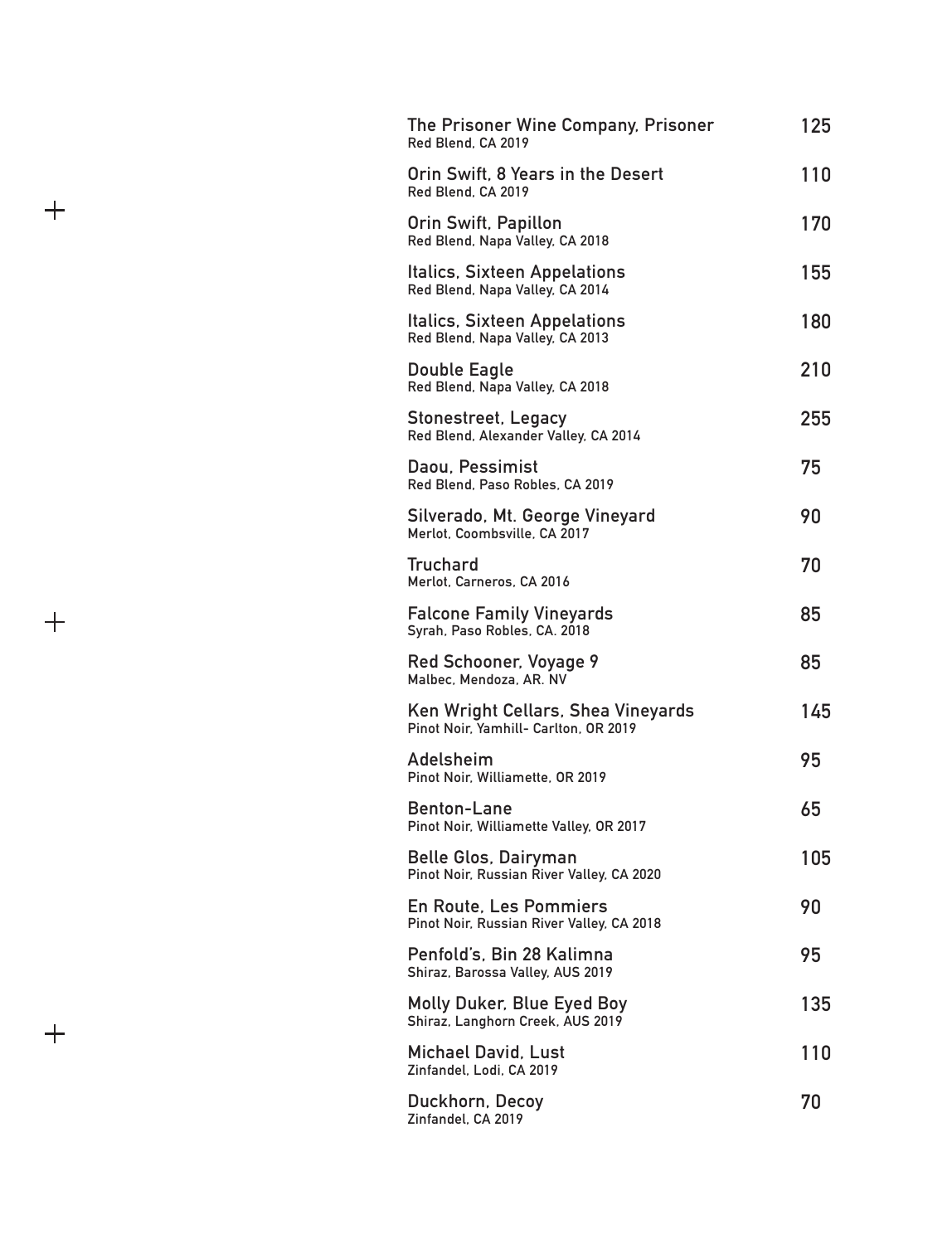## OLD WORLD RED

| Antinori, Peppoli<br>Sangiovese, Chianti Classico, IT 2018                       | 95  |
|----------------------------------------------------------------------------------|-----|
| Allegrini, Amarone Classico<br>Valpolicella, IT 2016                             | 160 |
| Tenuta Argentina, Ginepri<br>Super Tuscan, Bolgheri, IT 2018                     | 75  |
| Tenuta Sette Ponti, Crognolo<br>Super Tuscan, Tuscany, IT 2019                   | 110 |
| Il Fauno Di Arcanum<br>Super Tuscan, Tuscany, IT 2018                            | 90  |
| Banfi, Brunello<br>Sangiovese, Montalcino, IT 2016                               | 175 |
| Banfi, Brunello<br>Library Tasting (2010,2015,2016)                              | 600 |
| Cava D'Onice, Sensi, Brunello<br>Sangiovese, Montalcino, IT 2014                 | 145 |
| San Lorenzo, Escol<br>Montepulciano, Abruzzo, IT 2014                            | 120 |
| Pio Cesare, Barolo<br>Nebbiolo, Piedmonte, IT 2015                               | 180 |
| Faustino, Gran Reserva<br>Tempranillo, Rioja, SP 2010                            | 120 |
| Baron De Ley, Gran Reserva<br>Tempranillo, Rioja, SP 2014                        | 80  |
| Bouchard Pere & Fils, Beaune Du Chateau<br>Pinor Noir 1er Cru, Burgendy, FR 2017 | 130 |
| <b>Chateau La Nerthe</b><br>Cotes Du Rhone Villages, Rhone Valley, FR 2018       | 85  |
| M. Chapoutier, La Bernadine<br>Chateau-Neuf-Du-Pape, Rhone Valley, FR 2016       | 185 |
| Chateau Des Eyrins, La CLoserie<br>Margaux, Bordeaux, FR 2016                    | 120 |
| <b>Chateau Leoville Poyferre</b><br>2nd Growth, Saint-Julien, Bordeaux, FR 2014  | 375 |

 $+$ 

 $+$ 

 $+$ 

**VINTAGES ARE SUBJECT TO MARKET AVAILABILITY.** WINE LIST IS CURATED BY SHANE PRISELAC, BEVERAGE PORTFOLIO MANAGER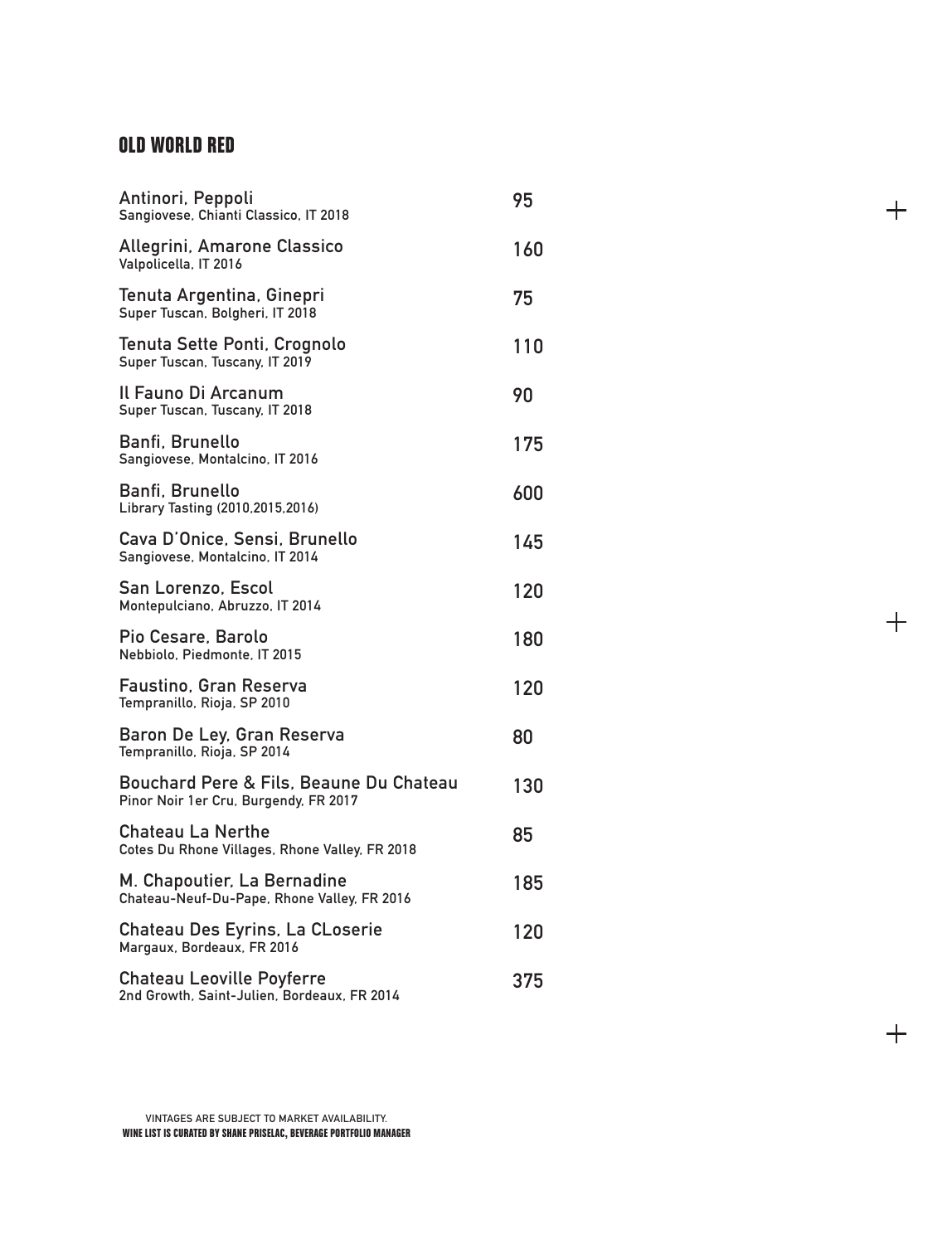## Beer

 $\sqrt{\phantom{a}}$ 

 $\qquad \qquad +$ 

 $\qquad \qquad +$ 

| Michelob Ultra                            | 6 |
|-------------------------------------------|---|
| <b>Bud Light</b>                          | 6 |
| Garr's, Tripel - Belgian Style Ale        | 9 |
| Yazoo, Gerst - Amber Ale                  | 7 |
| Hap & Harry's, TN Lager - Lager           | 7 |
| Mayday, Boro Blonde - Blonde Ale          | 7 |
| Mayday, Inner Sanctum - IPA               | 8 |
| Little Harpeth, Chicken Scratch - Pilsner | 7 |
| Bearded Iris - Double IPA                 | 8 |
| New Heights - IPA                         | 7 |
| Blackstone, St. Charles - Porter          | 7 |
| Gypsy Circus, Raindancer - Hard Cider     | 7 |
| Honky Tonk, Cherry Berliner - sour        | 7 |
|                                           |   |